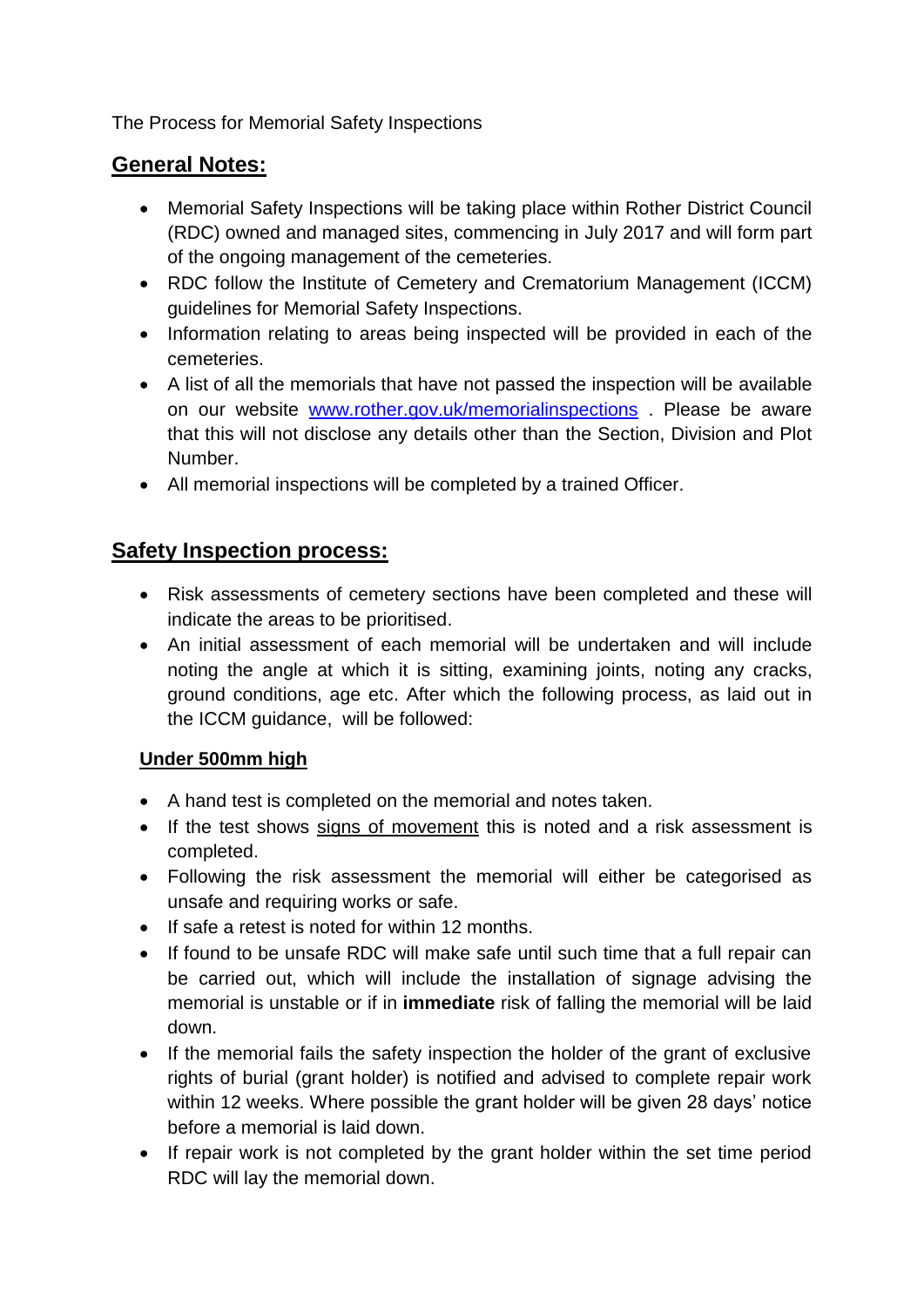• If the hand test shows no sign of movement this is noted and a retest is recorded for five years.

#### **Between 500mm and 1500mm high memorials**

- Hand test is completed on the memorial and notes taken.
- If the test shows signs of movement this is noted and a risk assessment is completed.
- Following the risk assessment the memorial will either be categorised as unsafe and requiring works or safe.
- If safe a retest is noted for within 12 months.
- If found to be unsafe RDC will make safe until such time that full repair can be carried out, which may include the installation of signage advising the memorial is unstable, installing supports if suitable or if in **immediate** risk of falling the memorial will be laid down.
- Where possible the grant holder will be given 28 days' notice before the stone is laid down.
- There may be a requirement to mechanically test memorials that have failed the hand test; however this will only be carried out where a specific need to identify the stability is required.
- If a hand test shows no sign of movement a mechanical test at 25kg is applied to confirm stability.
- If the memorial passes the mechanical test it is noted as safe and a retest is recorded for five years.
- If the mechanical test shows signs of movement this is noted and a risk assessment is completed.
- Following the risk assessment the memorial will either be categorised as unsafe and requiring works or safe.
- If safe a retest is noted for within 12 months.
- If found to be unsafe RDC will make safe until such time that full repair can be carried out, which may include the installation of signage advising the memorial is unstable, installing supports if suitable or if in **immediate** risk of falling the memorial will be laid down.
- Where possible the grant holder will be given 28 days' notice before the stone is laid down.
- If the memorial fails the safety inspection the holder of the grant of exclusive rights of burial (grant holder) is notified and advised to complete repair work within 12 weeks.
- Where possible the grant holder will be given 28 days' notice before the stone is laid down.
- If repair work is not completed by the grant holder within the set time period RDC will lay the memorial down.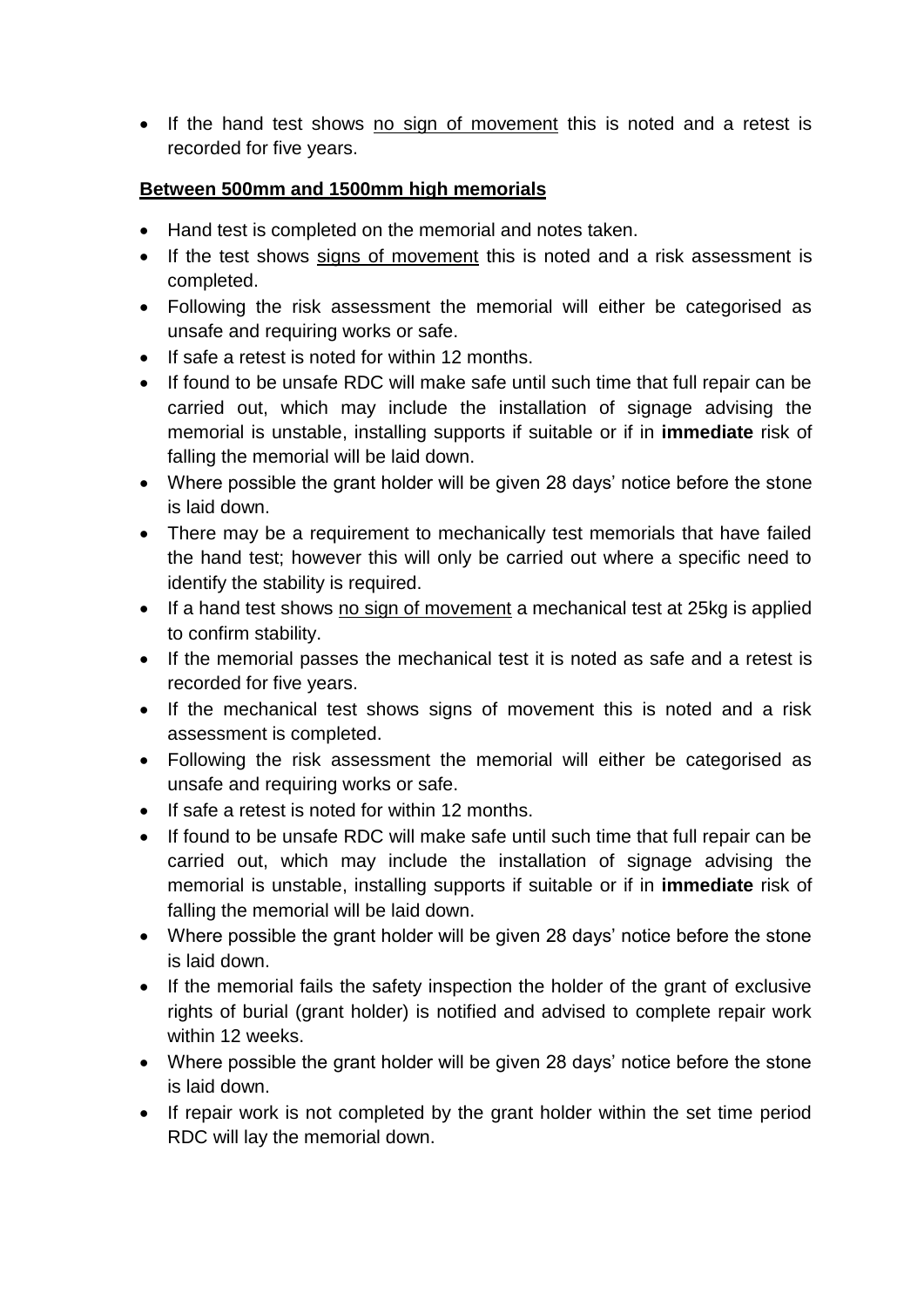## **Between 1500mm and 2500mm high memorials**

- The memorial is inspected visually for any indication that the memorial may be unstable and a risk assessment is completed.
- Any memorial found to be at **immediate** risk of falling will be laid down. Until such time as this can be completed signage, fencing etc… may be used.
- If there are no signs that the memorial is unstable a hand test will be completed on those memorials deemed suitable and notes taken.
- If the hand test shows signs of movement this is noted and it is assessed for risk. Following the risk assessment the memorial will either be categorised as unsafe and requiring works or safe.
- If safe a retest is noted for within 12 months.
- Those requiring works will have a notification placed on the memorial, if required barriers installed or if at **immediate** risk laid down.
- If a hand test shows no sign of movement a mechanical test at 25kg will be applied to those memorials deemed suitable to confirm stability.
- If the memorial passes the mechanical test it is noted as safe and noted for a retest in five years.
- If the mechanical test shows signs of movement this is noted and the risk assessment is updated. The outcome of the risk assessment will confirm the next actions, which may include a retest within 12 months, the installation of signage advising the memorial is unstable or if in **immediate** risk of falling, the memorial will be laid down.
- If the memorial fails the safety inspection the holder of the grant of exclusive rights of burial (grant holder) is notified and advised to complete repair work within 12 weeks.
- If repair work is not completed by the grant holder within the set time period RDC.

## **Over 2500mm high memorials**

- The memorial is inspected visually for any indication that the memorial may be unstable and a risk assessment is completed to confirm if the memorial is either stable or requires a survey.
- The survey will be conducted by the Cemeteries Officer alongside a Registered Stonemason or a Structural Engineer.
- Any memorial found to be potentially unstable will be cordoned off pending a detailed inspection.
- The inspection report will recommend what action is required and may include repair works or if in **immediate** danger of falling being laid down.
- If there are no signs of wear and damage and the memorial is considered stable and noted for retest in 5 years.